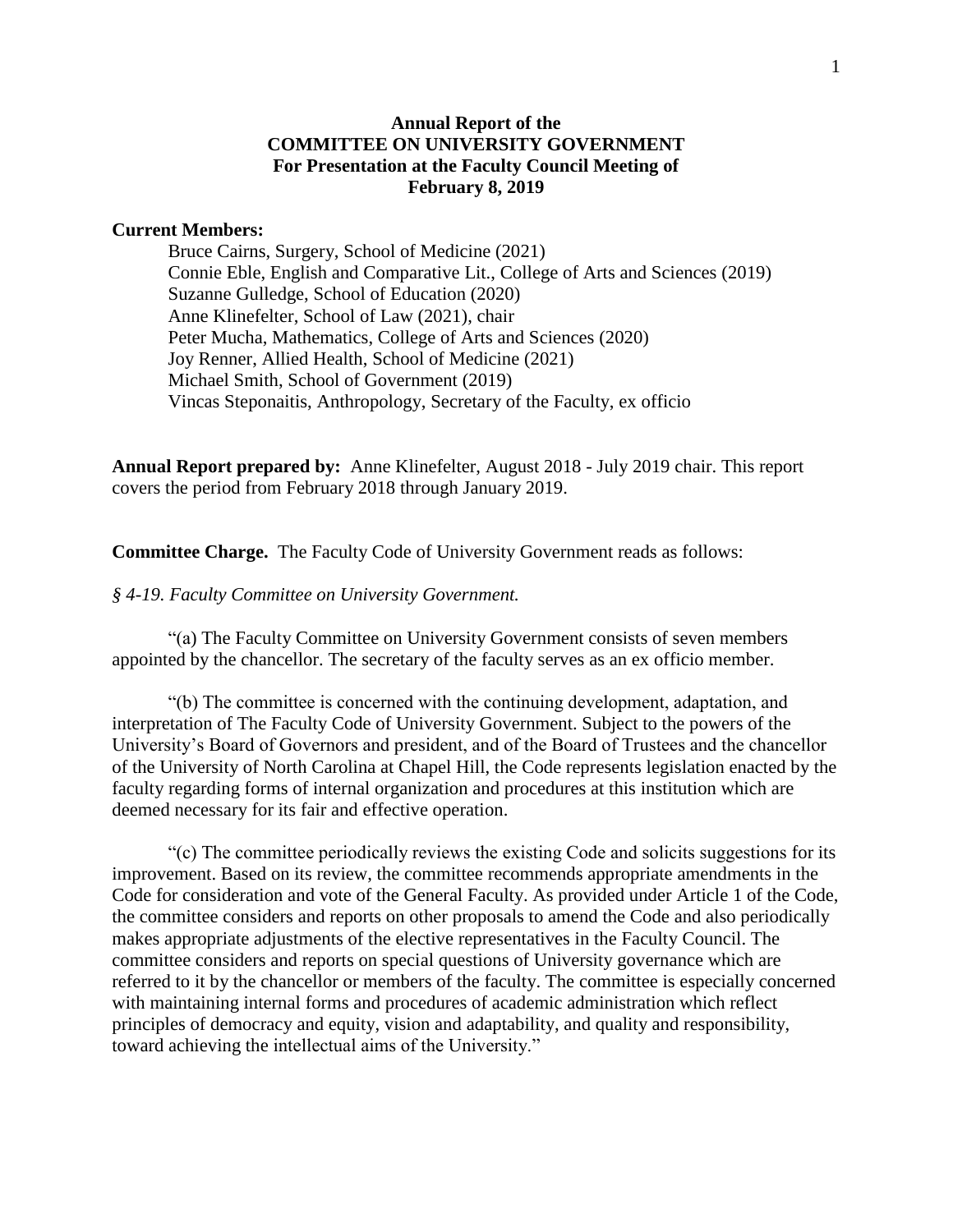#### **Report of Activities.**

Over the past year our committee focused its work on three areas: (1) the composition and charge of the Administrative Board of the Library, (2) the composition of the Committee on Fixed-Term Faculty, and (3) the procedures for conducting votes on resolutions of the General Faculty. The Committee on University Government consulted closely with the chairs of the relevant committees and the University Librarian, conducted research on the history of the *Code* and faculty voting procedures at peer institutions, and met regularly for discussion.

As a result of this work, the committee will present three resolutions to amend the *Faculty Code* at the General Faculty meeting of February 8, 2019. They are titled as follows:

**Resolution 2019-3. On Amending the Faculty Code of University Government to Change the Composition of the Committee on Fixed-Term Faculty.**

**Resolution 2019-4. On Amending the Faculty Code of University Government to Change the Composition and Charge of the Administrative Board of the Library.**

**Resolution 2019-5. On Amending the Faculty Code of University Government to Change the Procedure for Passing Resolutions of the General Faculty.**

The full resolutions and their justifications are appended to this report. The committee strongly recommends that all three resolution be passed by the General Faculty.

Respectfully submitted, Committee on University Government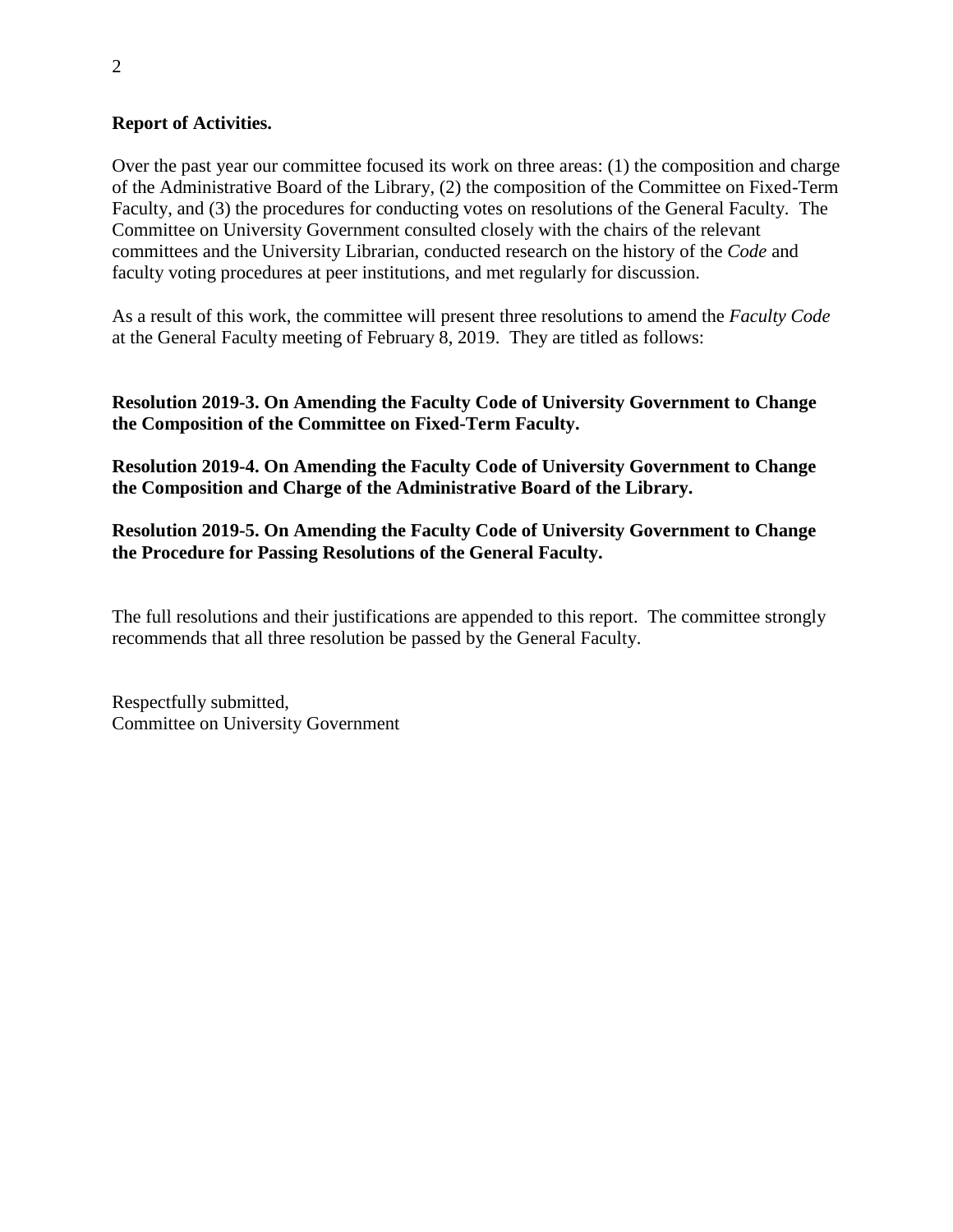# **Resolution 2019-3. On Amending the** *Faculty Code of University Government* **to Change the Composition of the Committee on Fixed-Term Faculty.**

The General Faculty enacts:

*Section 1.* Section 4-14 of the *Faculty Code of University Government* is amended as follows.

# "**§ 4-14. Committee on Fixed-Term Faculty**

"(a) The Committee on Fixed-Term Faculty consists of  $\frac{1}{\sin \theta}$  members of the voting faculty appointed by the chair of the faculty. Four Seven of the members are fixed-term, and two are tenure-track tenured."

*Section 2.* In filling the seats created by this action, only for terms beginning in 2019, the chair of the faculty shall appoint one member to a three-year term, one member to a two-year term, and one member to a one-year term.

---------------

# *Justification*

Section 1 of this resolution would enlarge the Committee on Fixed-Term Faculty Committee in order to reflect the growth of fixed-term faculty at UNC-CH, and would ensure that the perspectives of tenured faculty are included.

Section 2 of this resolution staggers the terms of the members who fill the three new seats created in Section 1. It applies only to the initial appointments made in 2019. All subsequent appointments would be for the normal three-year terms.

The Committee on University Government recommends that this resolution be passed.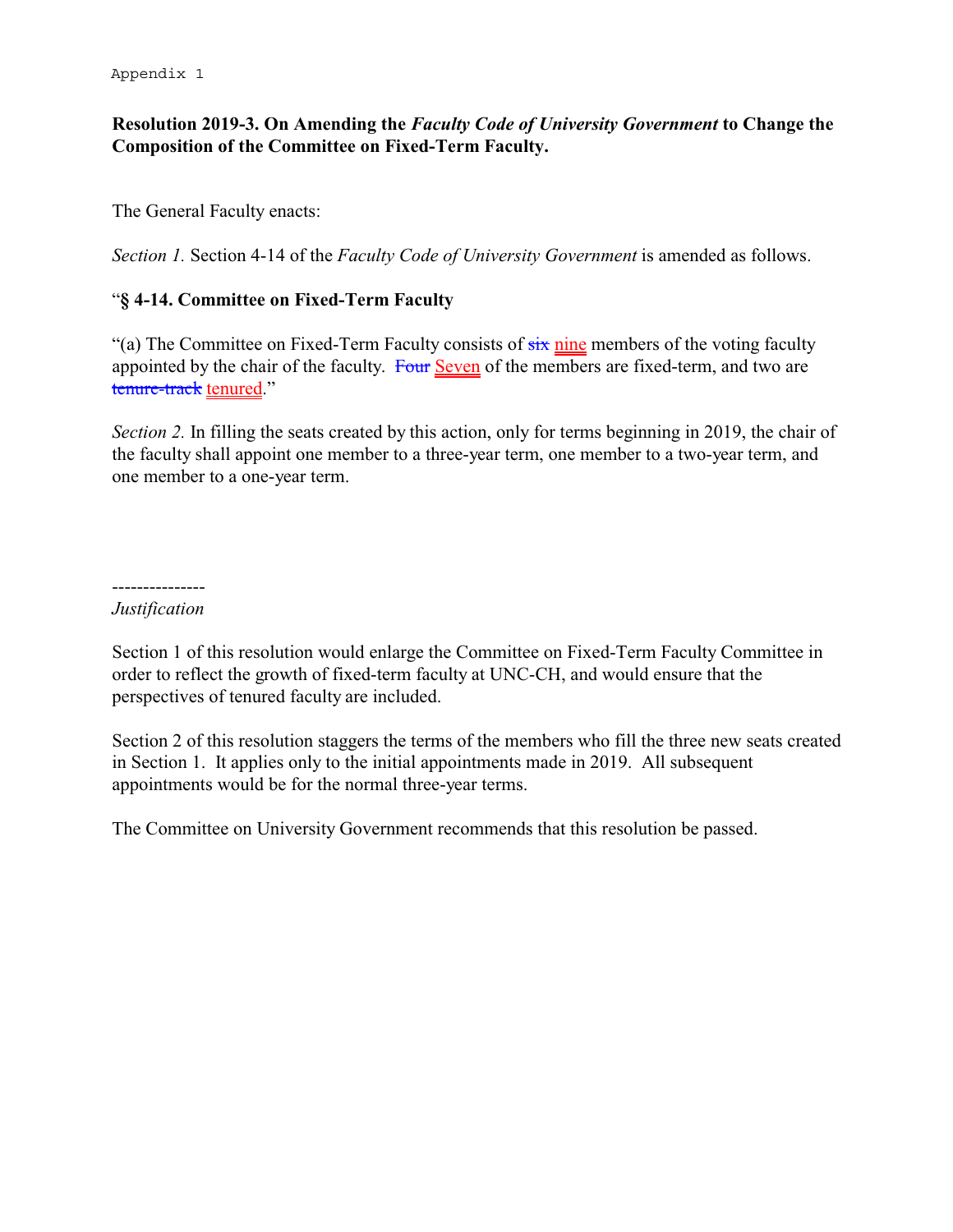# **Resolution 2019-4. On Amending the** *Faculty Code of University Government* **to Change the Composition and Charge of the Administrative Board of the Library.**

The General Faculty enacts:

Sections 12-1 and 12-3 of the *Faculty Code of University Government* are amended as follows.

#### "**§ 12-1. Administrative Board of the Library; composition**

"(a) There is an Administrative Board of the Library composed of fourteen fifteen members. Seven members are elected by and from the following electoral divisions:

- 1) The Divisions of the Humanities and Fine Arts of the College of Arts and Sciences—two members.
- 2) The Division of the Social Sciences of the College of Arts and Sciences—two members.
- 3) The Division of Natural Sciences and Mathematics of the College of Arts and Sciences—two members.
- 4) The Academic Affairs University Libraries—one member.

"(b) The chair of the faculty appoints  $six$  seven members of the Administrative Board of the Library, as follows:

- 1) One member from the School of Journalism and Mass Communication, the Kenan-Flagler Business School, the School of Education, the School of Law, the School of Information and Library Science, the School of Social Work, and the School of Government.
- 2) One Two members from the Division of Health Affairs.
- 3) Two members from the faculty at large.
- 4) One undergraduate student, on recommendation of the president of the student body.
- 5) One graduate student, on recommendation of the president of the Graduate and Professional Student Federation.

"(c) The University librarian is a member ex officio."

. . .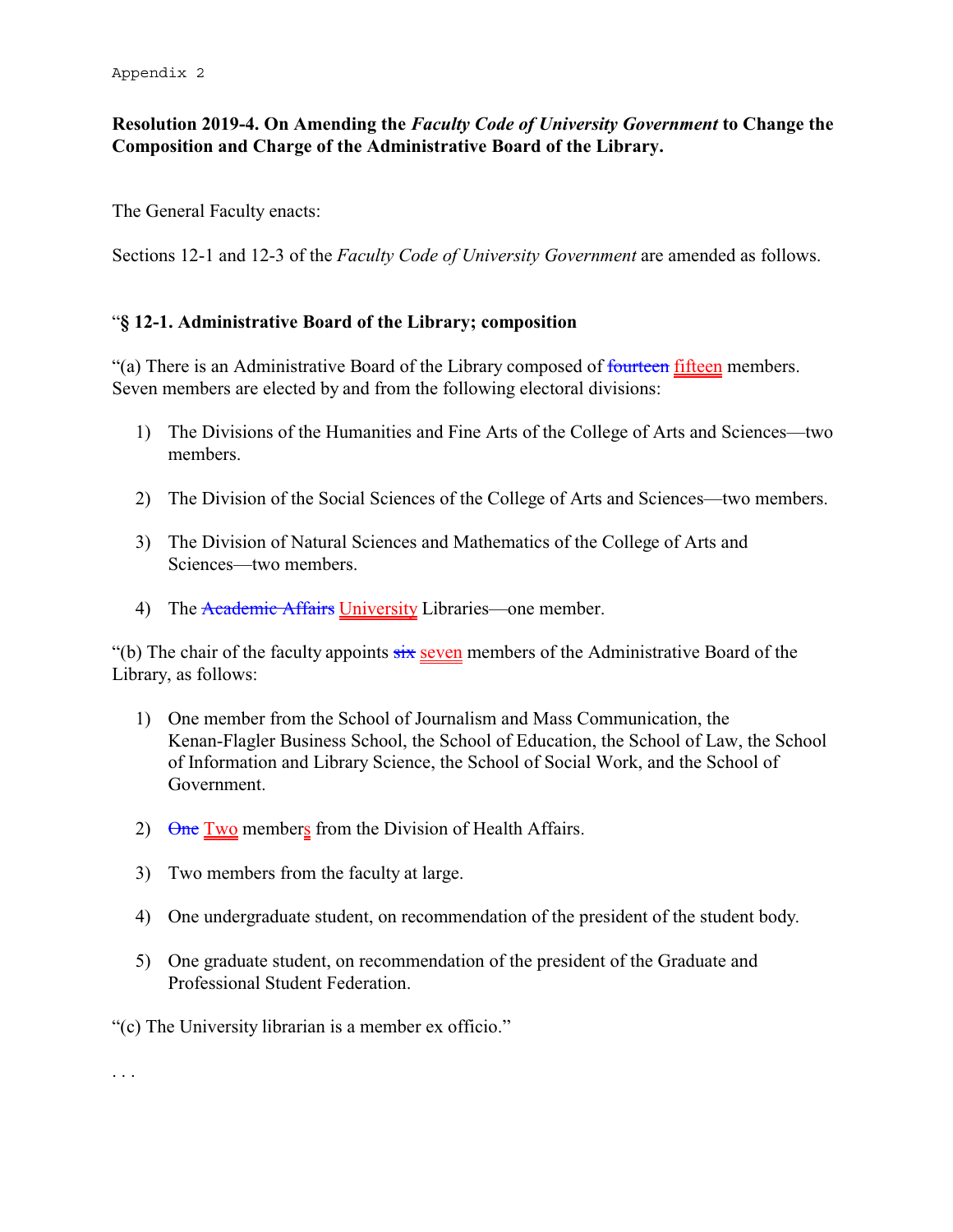# "**§ 12-3. Administrative Board of the Library; duties**

"Subject to the power of the General Faculty and the Faculty Council, the Administrative Board:

- 1) Advises the University librarian on the administration of the University library system, the general policies governing library collections, and budget;
- 2) Formulates, together with the University librarian, the general policies governing the acquisition of, access to, and use of library collections;
- 3) Reviews the University librarians budget request; and
- 2) Advocates for the University Libraries; and
- 43) Makes an annual report to the Faculty Council."

#### --------------- *Justification*

Over a decade ago, the campus eliminated a system of separate provosts for Academic Affairs and for Health Affairs, and gradually the naming and reporting structures for the libraries have shifted to reflect this more integrated structure. Proposed changes to the Composition of the Administrative Board of the Library would acknowledge the integration of the Health Sciences Library into the renamed University Libraries and would increase representation of Health Sciences faculty on the Administrative Board of the Library (ABL). The Duties section of the ABL would be reframed to reflect several changes in campus and library administration. As library collection management has become more complex due to publishing industry concentration and shifts in print and online publications and pricing, the need for nimble and strategic collection oversight does not match existing language in the ABL charge. In addition, increasingly sophisticated library services continue to develop to support for complex information technologies and research techniques that were not anticipated in the existing ABL charge. The original text regarding the "budget request" review is also anachronistic insofar as the campus has changed and is continuing to change the process for budgeting. The proposed new language updates the charge to secure faculty advice to the University librarian in terms of not only collections but also overall administration and budget. The articulation of the advocacy role reflects the longstanding and important voice of the ABL in securing and preserving support for University Libraries collections and services that are important to the faculty.

The Committee on University Government recommends that this resolution be passed.